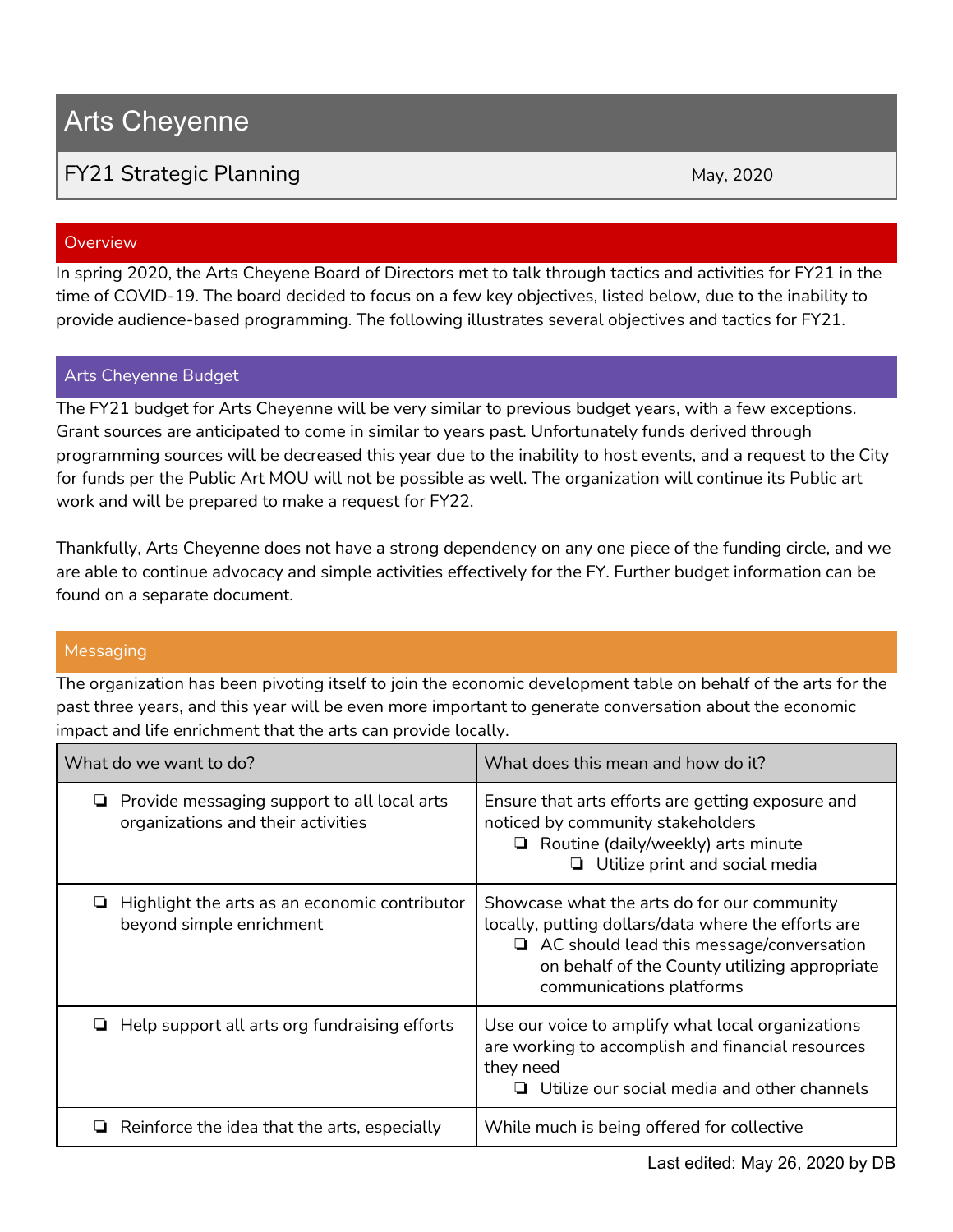| public arts, are a common good and a<br>community expression.           | growth/support at this time, AC needs to position<br>itself to remind the public what goes into each<br>creation process<br>$\Box$ Create specific messaging plan that keeps all<br>artist types, their importance, and efforts in<br>their work at the forefront |
|-------------------------------------------------------------------------|-------------------------------------------------------------------------------------------------------------------------------------------------------------------------------------------------------------------------------------------------------------------|
| Showcase how the arts impact local<br>business vitality                 | Showing what local artists and artwork can do as an<br>ecosystem for other businesses<br>$\Box$ Pull together localized data and evidence<br>supporting this impact<br>$\Box$ Create a messaging approach to share this<br>info strategically                     |
| Leverage virtual platforms to engage<br>⊔<br>audience more meaningfully | Sharing the work of others, creating a conversation<br>around local arts, and demonstrating the value of<br>this ecosystem is part of our responsibility as arts<br>advocates<br>$\Box$ Generate strategic conversations<br>Utilize all applicable platforms      |

In addition to messaging the importance of the arts to economic and community development, promoting the local creative sector will be a direct focus for FY21.

| What do we want to do?                                                                                | What does this mean and how do it?                                                                                                                                                                                                                                                                                                                                        |
|-------------------------------------------------------------------------------------------------------|---------------------------------------------------------------------------------------------------------------------------------------------------------------------------------------------------------------------------------------------------------------------------------------------------------------------------------------------------------------------------|
| Provide advice and support to local<br>u.<br>galleries/art retailers, creative entrepreneurs,<br>etc. | Assist in information collection and dissemination,<br>especially during COVID.<br>$\Box$ Stay up to date on best practices and share<br>those through our network                                                                                                                                                                                                        |
| Place cultural development strategies at the<br>same table as economic development<br>strategies      | In our efforts to legitimize the arts as economic<br>development, it will be prudent to strengthen our<br>relationships with those already involved in local<br>community development conversations<br>$\Box$ Meet with respective directors and board<br>members<br>$\Box$ Keep relationships fresh and positive                                                         |
| Connect Tourism with the Arts                                                                         | This FY more than any will be impacted by the lack<br>of tourists traveling through Laramie County, and it's<br>a good time to capitalize on the role art plays to this<br>segment of the economy.<br>$\Box$ Meeting with local and state leaders<br>Creating solutions to keep our community<br>engaged<br>$\Box$ Creating a positive environment for future<br>tourists |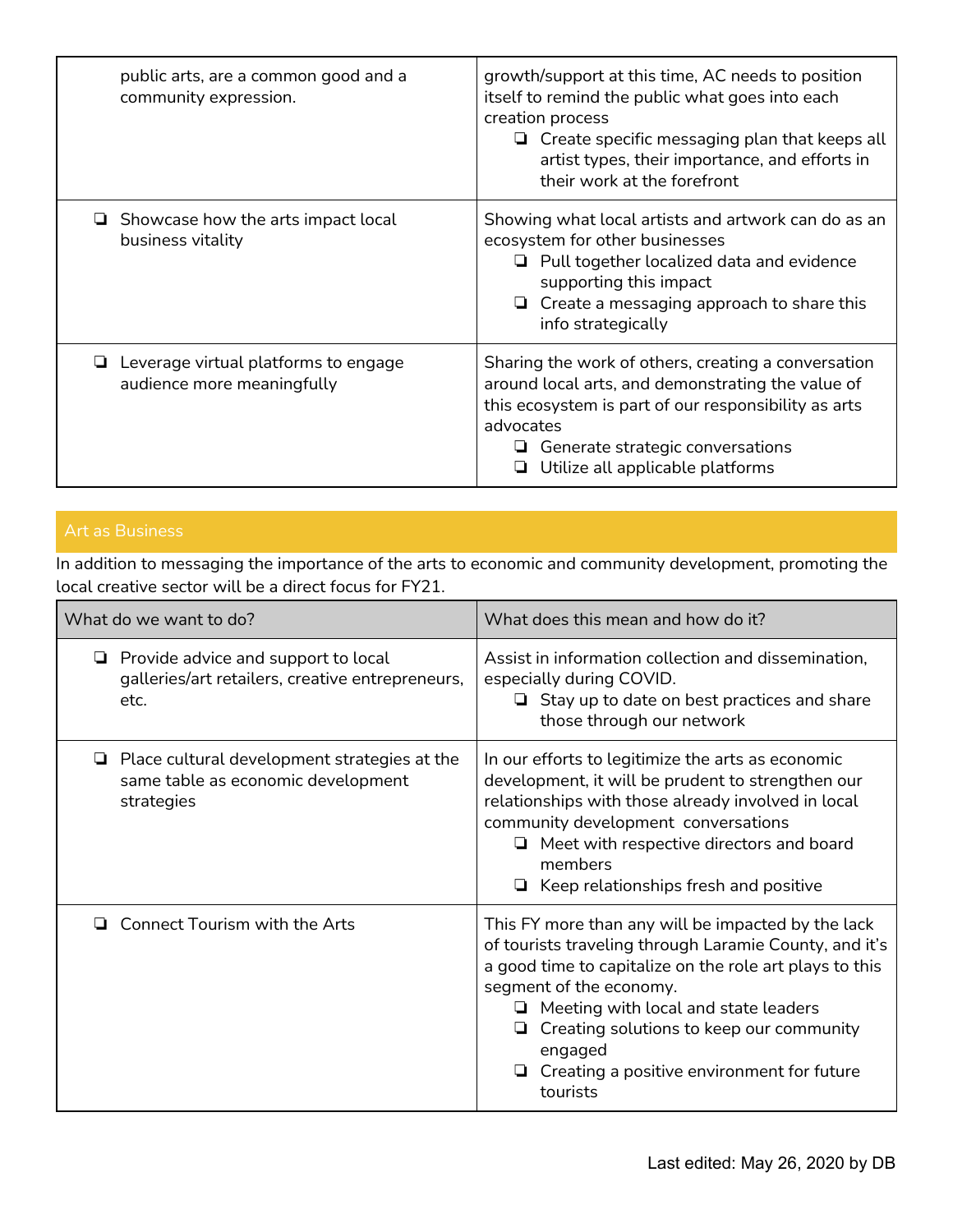#### Public Art Planning

The implementation of a distinct project may be more difficult this year, however, that will not halt planning, data, and activities surrounding education and support for local public art in Cheyenne.

| What do we want to do?                                                        | What does this mean and how do it?                                                                                                                                                                                                                           |
|-------------------------------------------------------------------------------|--------------------------------------------------------------------------------------------------------------------------------------------------------------------------------------------------------------------------------------------------------------|
| $\Box$ Complete public art database                                           | The database will become the county and<br>community's primary repository for public art<br>information<br>$\Box$ First phase of Public Art database to be<br>completed by beginning of FY21<br>Public Art website to be completed by 2nd<br>quarter of FY21 |
| $\Box$ Promote existing public art with simple<br>activities                  | These activities will continue to enhance public arts<br>experiences and make it more accessible to a larger<br>audience<br>□ Scavenger hunt<br>Coloring books<br>Music CD's<br>□<br>Virtual concerts                                                        |
| <b>Q</b> Paint Slingers Support                                               | This will be one of the few cultural events able to<br>take place in a safe environment this year.<br>$\Box$ Find ways to assist the mural artists and ?                                                                                                     |
| $\Box$ Research and data collection of impact of<br>arts in the Cheyenne area | Having strategic data available to share with<br>partners and stakeholders will continue to solidify<br>the benefits and impact of public art on our<br>community specifically.                                                                              |
| □ Complete Public Art Management Guidelines<br>and Plan                       | This plan will provide guidance for the accessioning<br>of new and the maintenance of existing public art.<br>$\Box$ Present draft Plan to City of Cheyenne for<br>approval<br>□ Create Public Art Steering Committee                                        |

## Organizational Support

Arts Cheyenne has a distinct ability to advocate for others in a targeted way, ensuring that arts organizations and the arts in general do not lose visibility in the community.

| What do we want to do?                                                                                                       | What does this mean and how do it?                                                                                                                                                                                                                                                   |
|------------------------------------------------------------------------------------------------------------------------------|--------------------------------------------------------------------------------------------------------------------------------------------------------------------------------------------------------------------------------------------------------------------------------------|
| $\Box$ Provide advice and support to all other local<br>arts nonprofits<br>*Unable to provide financial support at this time | Similar to arts businesses, arts orgs are also<br>struggling to contemplate and decide how to<br>proceed<br>Understand individual situations<br>$\Box$ Assist as they explore virtual programming<br>$\Box$ Advise on business planning that<br>contemplates changes to mission, new |